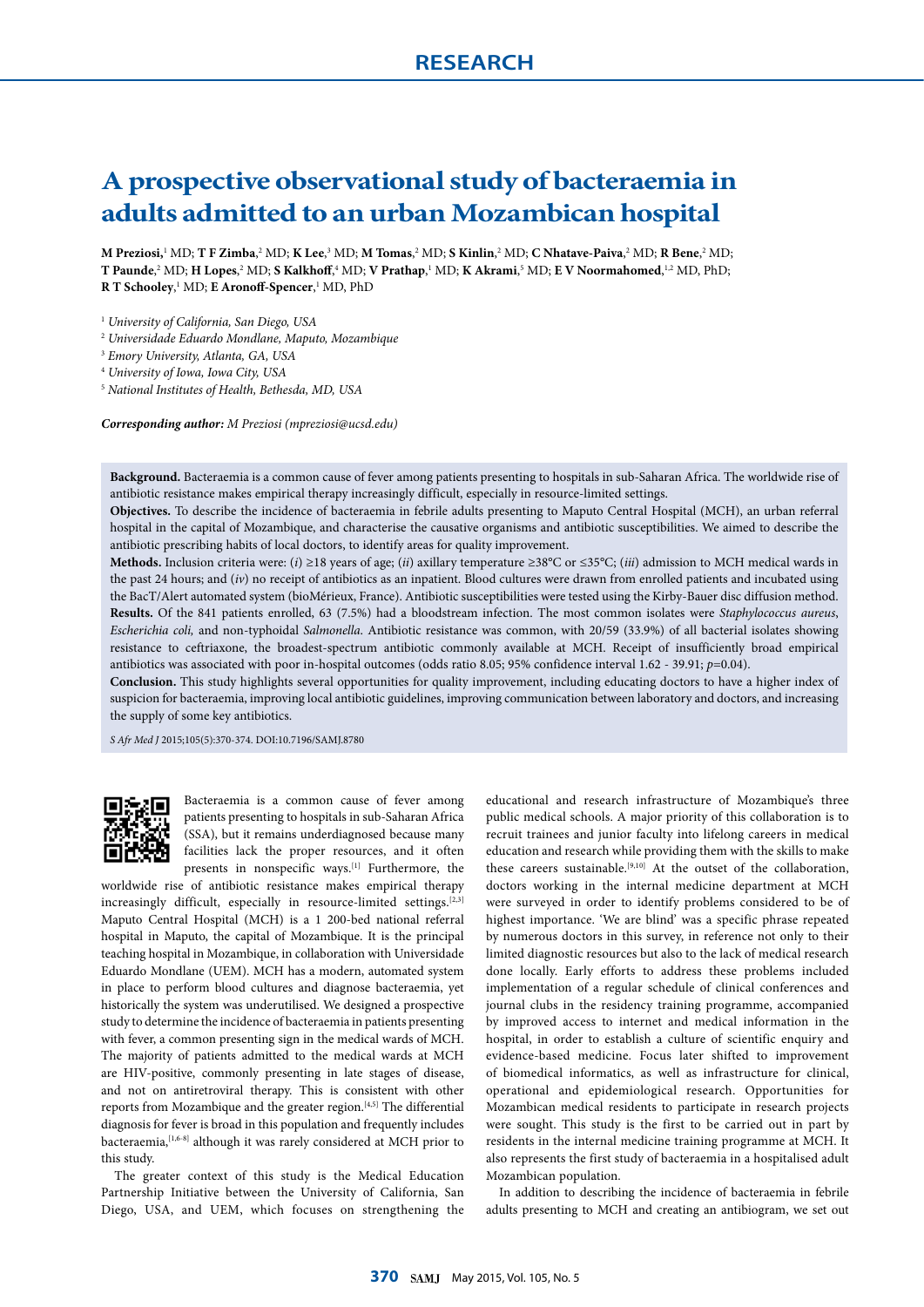to describe the antibiotic prescribing habits of local doctors and to identify links with patient outcomes, with a view to identifying highyield areas for future quality improvement projects.

# **Methods**

# **Ethical statement**

Ethical approval was obtained specifically for this study from the University of California, San Diego Institutional Review Board as well as the Mozambican National Committee for Bioethics and Health.

## **Study team**

We assembled a study team of local Mozambican healthcare workers: a nurse who enrolled and phlebotomised patients, five internal medicine residents who recorded patient clinical information and outcomes, a microbiology laboratory technician charged with processing blood cultures, and a senior infectious disease expert. In addition, there were two collaborators from the USA, one on-site and one off-site.

# **Patient enrolment**

From September 2011 through October 2012, and then again from July 2013 through March 2014, the study nurse enrolled patients on weekday mornings from the internal medicine wards. Inclusion criteria were as follows: (*i*) ≥18 years of age; (*ii*) axillary temperature ≥38°C or ≤35°C; (*iii*) admission in the past 24 hours; and (*iv*) no receipt of antibiotics as an inpatient. Each patient gave written informed consent. If patients were unable to give consent, an attendant (usually a family member) consented for them. We initially attempted to enrol patients from the emergency room, which was frequently overcrowded and understaffed, but abandoned these efforts out of concern for patient safety and a desire to not influence emergency room doctors' decisions to admit patients. Once enrolled, the nurse drew 20 mL of blood from each patient and aseptically inoculated two BacT/Alert aerobic blood culture bottles (bioMérieux, France).

# **Data collection**

The in-hospital medical team was responsible for all clinical decisions regarding patient management. Each patient was independently followed by one of the Mozambican internal medicine residents on the study team, who recorded laboratory data as well as outcomes 'improved', 'unimproved' or 'died' from patient charts. Members of the study team did not make clinical decisions but did inform the doctors caring for the patient that their patient had been enrolled in a study and facilitated communication of blood culture results from the laboratory. Nonetheless, in some cases patients were discharged before a complete data set had been recorded. Each team member received an Android tablet with a customised Health Information System application (keep.distributedhealth.org) for data entry. Data were synchronised automatically from tablets to a server when internet was available. An offsite US collaborator reviewed data on a weekly basis and debriefed the study team.

# **Bacterial culture, identification and antibiotic susceptibility testing**

Blood cultures were processed using BacT/Alert i AST bottles in a BacT/ALERT 3D machine (bioMérieux). Isolates from positive cultures were identified by standard biochemical tests as set out in Clinical Laboratory Standards Institute (CLSI) guidelines.[11] Cultures were considered contaminated if they grew coagulase-negative *Staphylococcus* or diptheroids. Antimicrobial susceptibility testing was performed by standard disc diffusion methods to trimethoprim/

sulfamethoxazole (1.25/23.75 μg), chloramphenicol (30 μg), oxacillin (1 μg), penicillin (10 μg), ampicillin (10 μg), tetracycline (30 μg), gentamicin (10 μg) ceftriaxone (30 μg), ciprofloxacin (5 μg) and imipenem (10 μg). Phenotypic methicillin-resistant *Staphylococcus aureus* (MRSA) were determined by oxacillin disc and cefoxitin disc and tested for resistance to vancomycin. In *Salmonella* isolates, antibiotic susceptibilities were also confirmed using the Vitek-II system (Card AB AST-N156, bioMérieux). Isolates flagged as extended-spectrum β-lactamase (ESBL) or demonstrating resistance to ceftriaxone or ceftazidime by the disc diffusion method were phenotypically confirmed by the combined double-disc method using ceftazidime and cefepime alone and in combination with clavulanic acid. Breakpoints for resistance were according to CLSI guidelines.[11]

#### **Clinical laboratory data**

Clinical laboratory data relevant to this study were processed in five different laboratories. For patients who did not have clearly documented HIV status, a rapid test was performed using both the Determine HIV1/2 Rapid Test (Abbot Laboratories, USA) and the Unigold HIV Rapid Test (Trinity Biotech, Ireland). Per hospital protocol, in the case of discordant results both tests were repeated in one month (there is no third test available as a tiebreaker at MCH). CD4 counts were determined using a FACS-Calibur flow cytometer (BD Biosciences, USA). Complete blood counts were determined with an XE-2100 haematology analyser (Sysmex, Japan). *Plasmodium falciparum* malaria was diagnosed first with a rapid immunochromatographic test for the HRP-2 antigen (First Response, Premiere Medical Corporation, India); if positive, a Giemsa-stained thick and thin smear was analysed in the regular course of clinical duty by a locally trained microscopist paid by the Ministry of Health. In cases where sputum smears were ordered, Ziehl-Neelsen-stained slides were similarly interpreted by a hospital microscopist. Owing to limited resources, we were not able to implement quality control for microscopy-based diagnoses, and our data reflect what was available to Mozambican doctors charged with caring for enrolled patients.

#### **Statistical analysis**

Data were exported from the online database to an Excel spreadsheet. Descriptive statistics were calculated with Excel and further analysis was done with free online software (vassarstats.net). Categorical data were compared with the  $\chi^2$  test and Fisher's exact test where appropriate. Odds ratios (ORs) and 95% confidence intervals (CIs) were calculated for clinical predictors of bacteraemia, and clinical predictors for poor outcomes ('unimproved' or 'died') in patients with bacteraemia. In cases where specific clinical variables or outcomes were not available for all patients, only those patients for whom the variables were known were used in the analysis. Two-tailed *p*-values of <0.05 were considered statistically significant.

# **Results**

Of the 841 patients enrolled, 63 (7.5%) had a bloodstream infection. Of the 765 (91.1%) patients with a documented outcome, 138 (18.0%) died while in the hospital.

Thirteen of 56 (23.2%) patients with bacteraemia and a documented outcome died while in the hospital, but bacteraemia was not a significant predictor of in-hospital mortality (OR 1.41; 95% CI 0.74 - 2.70; *p*=0.37). However, bacteraemia was significantly linked to the combined endpoint of 'died' and 'unimproved' as a hospital outcome (OR 1.89; 95% CI 1.07 - 3.39; *p*=0.03). Characteristics of the patient population and associations with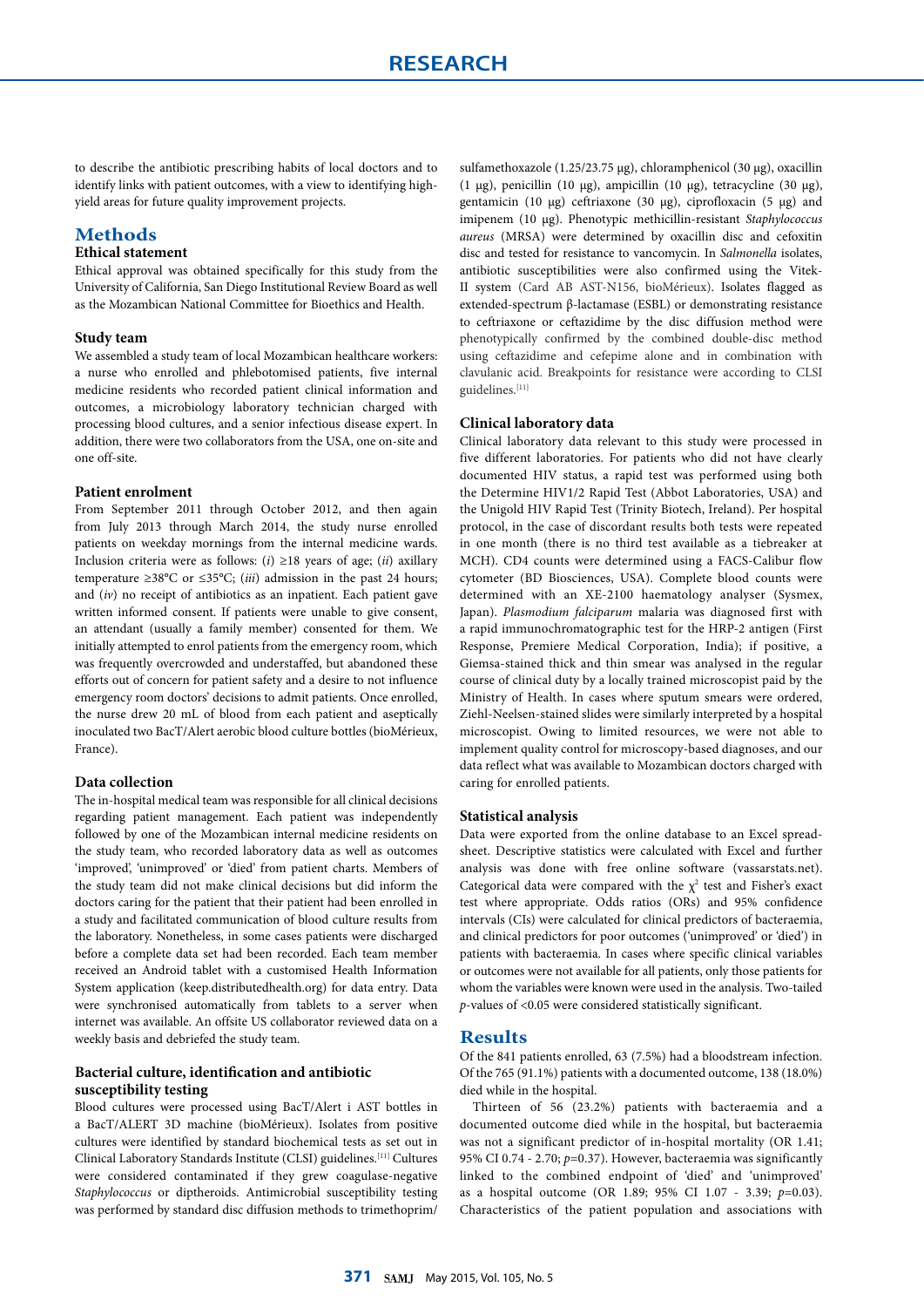bacteraemia are set out in Table 1. There were very few factors associated with bacteraemia with a *p*-value <0.20, so a multifactorial analysis was not done.

|                                               | <b>Bloodstream</b> infection |         |                        |            |
|-----------------------------------------------|------------------------------|---------|------------------------|------------|
| Characteristic                                | Yes, $n$ $(\%)$              | No, $n$ | <b>OR (95%CI)</b>      | $p$ -value |
| Male $(N=425)$                                | 35(8.2)                      | 390     | $1.20(0.72 - 2.00)$    | 0.52       |
| Female $(N=416)$                              | 29(7.0)                      | 387     | $0.84$ $(0.50 - 1.39)$ | 0.52       |
| $SIRS^+(N=663)$                               | 50(7.5)                      | 613     | $0.658(0.36 - 1.21)$   | 0.23       |
| No SIRS <sup>†</sup> ( $N=136$ )              | 15(11.0)                     | 121     | $1.52(0.83 - 2.79)$    | 0.23       |
| SBP $\leq$ 90 mmHg (N=90)                     | 12(13.3)                     | 78      | $1.84(0.94 - 3.56)$    | 0.06       |
| $SBP > 90$ mmHg ( $N=658$ )                   | 53(8.1)                      | 635     | $0.54(0.28 - 1.06)$    | 0.06       |
| $Hb < 5$ mg/dL (N=98)                         | 18(18.4)                     | 80      | $1.78(0.98 - 3.23)$    | 0.06       |
| Hb ≥5 mg/dL ( $N=660$ )                       | 47(7.1)                      | 372     | $0.56(0.31-1.02)$      | 0.06       |
| $HIV+ (N=652)$                                | 55 $(8.4)$                   | 597     | $1.07(0.53 - 2.16)$    | 1.0        |
| $HIV- (N=126)$                                | 10(7.9)                      | 116     | $0.94(0.46 - 1.89)$    | 1.0        |
| CD4 <200 cells/ $\mu$ L <sup>‡</sup> (N=382)  | 25(6.8)                      | 357     | $0.93(0.42 - 2.04)$    | 1.0        |
| CD4 > 200 cells/ $\mu$ L <sup>‡</sup> (N=128) | 9(7.0)                       | 119     | $1.08(0.49-2.38)$      | 1.0        |
| $HIV+$ on ARVs ( $N=263$ )                    | 24(9.1)                      | 239     | $0.80(0.46 - 1.41)$    | 0.48       |
| $HIV+$ not on ARVs ( $N=279$ )                | 31(11.1)                     | 248     | $1.24(0.71 - 2.18)$    | 0.48       |
| HIV+ on TMP-SMX<br>prophylaxis $(N=453)$      | 34(7.5)                      | 419     | $0.69(0.39-1.22)$      | 0.22       |
| HIV+ without TMP-SMX<br>prophylaxis $(N=199)$ | 21(10.5)                     | 178     | $1.45(0.82 - 2.57)$    | 0.22       |

Fifty blood cultures (5.9%) were considered to be contaminants. The most common pathogenic isolates were *S. aureus*, *E. coli*  and non-typhoidal *Salmonella* (NTS) (Table 2). Eight of 17 *S. aureus* isolates (47.0%) were MRSA, consistent with local hospital epidemiology, and these had variable susceptibility to co-trimoxazole, tetracycline, chloramphenicol and ciprofloxacin. All Gram-positive isolates were sensitive to vancomycin. Of 35 Gram-negative isolates, 10 (28.6%) were resistant to ceftriaxone and 6 (17.1%) to ciprofloxacin. All *S. typhimurium* isolates were resistant to chloramphenicol, ampicillin and co-trimoxazole, and 4 of 10 (40.0%) had an ESBL phenotype. Two *Enterobacter* spp., one *Klebsiella pneumoniae*  and one *E. coli* also had an ESBL phenotype (Table 2). All non-*Salmonella* Gram-negative isolates were sensitive to gentamicin.

Patients with bloodstream infection received empirical antibiotics with a spectrum broad enough to cover their infecting organism in 20/59 cases (33.9%). Among patients who had bacteraemia, those who received ineffective empirical antibiotics were more likely to have a poor clinical outcome (OR 8.05; 95% CI 1.62 - 39.91; *p*=0.04) (Table 3). Of all patients, 597 (71.0%) were prescribed empirical antibiotics by the admitting teams. A total of 50 different empirical antibiotic regimens were used. Penicillin was the single antibiotic most often prescribed. Combination therapy

SIRS = systemic inflammatory response syndrome; SBP = systolic blood pressure; Hb = haemoglobin; ARVs = antiretrovirals; TMP-SMX = trimethoprim-sulfamethoxazole.<br>TMP-SMX = trimethoprim-sulfamethoxazole.<br>\*Owing to missing

|  | Table 2. Incidence of specific pathogens causing bloodstream infections, and corresponding antibiogram |  |
|--|--------------------------------------------------------------------------------------------------------|--|
|  |                                                                                                        |  |

|                                           |                |              | o                |                  |            |                |              |            |              |                  |
|-------------------------------------------|----------------|--------------|------------------|------------------|------------|----------------|--------------|------------|--------------|------------------|
| Gram-positive organisms, % susceptibility | $\pmb{n}$      | <b>PCN</b>   | AMP              | OX               | <b>VAN</b> | <b>TCN</b>     | <b>SXT</b>   | CAM        | <b>CIP</b>   | <b>CTX</b>       |
| S. aureus                                 | 17             | $\mathbf{0}$ | $\mathbf{0}$     | 53               | 100        | 71             | 65           | 76         | 65           | 53               |
| S. pneumoniae                             | 3              | 67           | 67               | 100              | 100        | 67             | 67           | 100        | $\mathbf{0}$ | 100              |
| Enterococcus spp.                         | $\overline{2}$ | 50           | 100              | $\mathbf{0}$     | 100        | $\mathbf{0}$   | N/A          | 50         | $\mathbf{0}$ | $\boldsymbol{0}$ |
| S. agalactiae                             | $\mathbf{1}$   | 100          | 100              | 100              | 100        | 100            | 100          | 100        | $\mathbf{0}$ | 100              |
| S. pyogenes                               | $\mathbf{1}$   | 100          | 100              | 100              | 100        | 100            | 100          | 100        | $\mathbf{0}$ | 100              |
| Overall susceptibility                    | 24             | 17           | 25               | 58               | 100        | 67             | 67           | 79         | 46           | 58               |
| Gram-negative organisms, % susceptibility | $\pmb{n}$      | AMP          | <b>TCN</b>       |                  | CAM        | <b>SXT</b>     | <b>CIP</b>   | <b>GEN</b> | <b>CTX</b>   | <b>IPM</b>       |
| S. typhimurium                            | 9              | $\mathbf{0}$ | 67               | $\bf{0}$         |            | $\overline{0}$ | 89           | N/A        | 55           | 100              |
| S. enteritidis                            | $\mathbf{1}$   | 100          | 100              |                  | 100        | 100            | 100          | N/A        | 100          | 100              |
| E. coli                                   | 14             | 21           | 7                | 43               |            | 57             | 86           | 100        | 93           | 100              |
| K. pneumoniae                             | $\overline{4}$ | $\mathbf{0}$ | 75               |                  |            | 50             | 75           | 100        | 75           | 100              |
| Enterobacter spp.                         | $\overline{2}$ | $\mathbf{0}$ | $\mathbf{0}$     | $\boldsymbol{0}$ |            | $\mathbf{0}$   | 50           | 100        | $\mathbf{0}$ | 100              |
| Citrobacter freundii                      | $\mathbf{1}$   | $\mathbf{0}$ | $\overline{0}$   | $\boldsymbol{0}$ |            | $\overline{0}$ | 100          | 100        | 100          | 100              |
| Proteus vulgaris                          | $\mathbf{1}$   | 100          | 100              |                  | 100        | 100            | 100          | 100        | 100          | 100              |
| Morganella morganii                       | $\mathbf{1}$   | $\mathbf{0}$ | $\boldsymbol{0}$ |                  | 100        | $\mathbf{0}$   | 100          | 100        | 100          | 100              |
| Acinetobacter baumanii                    | $\mathbf{1}$   | $\mathbf{0}$ | $\mathbf{0}$     | $\boldsymbol{0}$ |            | $\mathbf{0}$   | $\mathbf{0}$ | 100        | $\mathbf{0}$ | 100              |
| Pseudomonas aeruginosa                    | $\mathbf{1}$   | $\mathbf{0}$ | $\boldsymbol{0}$ | $\boldsymbol{0}$ |            | $\mathbf{0}$   | 100          | 100        | $\mathbf{0}$ | 100              |
| Overall susceptibility                    | 35             | 14           | $\boldsymbol{0}$ | 26               |            | 31             | 83           | 71         | 71           | 100              |
| $1.1111$ $0.988$                          |                |              |                  |                  |            |                |              |            |              |                  |

PCN = penicillin; AMP = ampicillin; OX: oxacillin; VAN = vancomycin; TCN = tetracycline; SXT = co-trimoxazole; CAM = chloramphenicol; CIP = ciprofloxacin; CTX: ceftriaxone;<br>GEN = gentamicin; IPM = imipenem; N/A = not appli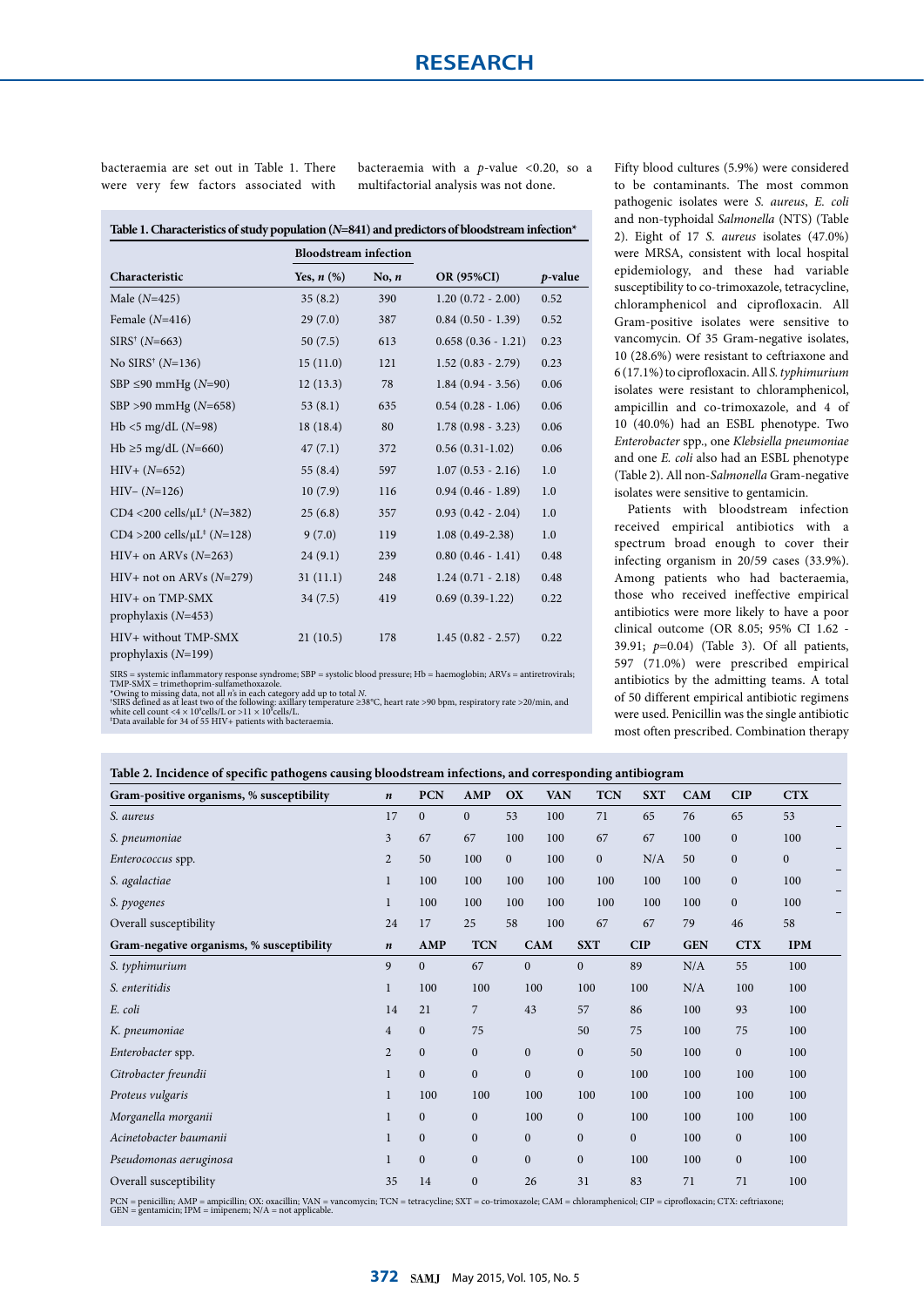|                                              | Outcome                           |                      |                        |         |
|----------------------------------------------|-----------------------------------|----------------------|------------------------|---------|
| Predictor, n (total<br>$N = 59$ <sup>*</sup> | Unimproved<br>or died, $n$ $(\%)$ | Improved, $n$ $(\%)$ | OR (95% CI)            | p-value |
| Incorrect empirical<br>antibiotics $(N=36)$  | 17(47.2)                          | 19(52.8)             | $8.05(1.62 - 39.91)$   | 0.004   |
| Correct empirical<br>antibiotics $(N=20)$    | 2(10.0)                           | 18(90.0)             | $0.12(0.03 - 0.62)$    | 0.004   |
| $HIV+ (N=45)$                                | 11(24.4)                          | 34 (75.6)            | $0.75(0.17 - 3.43)$    | 0.99    |
| $HIV- (N=10)$                                | 3(30.0)                           | 7(70.0)              | $1.32(0.29 - 6.02)$    | 0.99    |
| $HIV+$ on $ARVs$<br>$(N=21)$                 | 6(28.6)                           | 15(71.4)             | $0.74$ $(0.20 - 2.78)$ | 0.74    |
| HIV+ not on ARVs<br>$(N=20)$                 | 7(35.0)                           | 13(65.0)             | $1.34(0.36 - 5.04)$    | 0.74    |
| $SBP \leq 90$ mmHg<br>$(N=10)$               | 6(60.0)                           | 4(40.0)              | $2.0(0.46 - 8.70)$     | 0.29    |
| $SBP > 90$ mmHg<br>$(N=38)$                  | 12(31.6)                          | 26(68.4)             | $0.5(0.115 - 2.17)$    | 0.29    |
| SIRS $(N=40)$                                | 10(25.0)                          | 30(75.0)             | $0.67(0.14 - 3.17)$    | 0.68    |
| No SIRS $(N=9)$                              | 3(33.3)                           | 6(66.7)              | $1.5(0.32 - 7.14)$     | 0.68    |
| Salmonella<br>bacteraemia $(N=10)$           | 2(20.0)                           | 8(80.0)              | $0.43(0.08 - 2.25)$    | 0.47    |

### **Table 3. Predictors of poor outcomes in patients with bacteraemia\***

Non-*Salmonella*  bacteraemia (*N*=46)

bacteraemia (*N*=17)

Non-*S. aureus* bacteraemia (*N*=39)

*S. aureus*

SBP = systolic blood pressure; SIRS = systemic inflammatory response syndrome.<br>\*Cases of fungaemia (n=4) as opposed to bacteraemia were excluded from this analysis. Owing to missing data (5% of<br>outcomes data, <5% of other

17 (37.0) 29 (63.0) 2.34 (0.45 - 12.34) 0.47

 $(6(35.3)$  11  $(64.7)$  1.09  $(0.33 - 3.61)$  1.0

13 (33.3) 26 (66.7) 0.92 (0.28 - 3.03) 1.0

| Antibiotic regimen                                                                            | % covered | Uncovered organisms      |  |  |  |
|-----------------------------------------------------------------------------------------------|-----------|--------------------------|--|--|--|
| CTX alone                                                                                     | 66        | MRSA, ESBL GNRs          |  |  |  |
| $CTX + GEN$                                                                                   | 76        | <b>MRSA</b>              |  |  |  |
| $CTX + CIP$                                                                                   | 75        | MRSA* CIP-resistant GNRs |  |  |  |
| $CTX + GEN + CIP$                                                                             | 81        | MRSA* CIP-resistant GNRs |  |  |  |
| VAN+CTX                                                                                       | 83        | <b>ESBL GNRs</b>         |  |  |  |
| VAN+GEN                                                                                       | 83        | Salmonella               |  |  |  |
| $VAN+GEN + CIP$                                                                               | 98        | CIP-resistant Salmonella |  |  |  |
| $VAN + IPM$                                                                                   | 100       | None                     |  |  |  |
| IPM alone                                                                                     | 85        | <b>MRSA</b>              |  |  |  |
| $CTX =$ ceftriaxone; GEN = gentamicin; CIP = ciprofloxacin; VAN = vancomycin; IPM = imipenem. |           |                          |  |  |  |

CTX = ceftriaxone; GEN = gentamicin; CIP = ciprofloxacin; VAN = vancomycin; IPM = imipenem.<br>\*Several MRSA isolates in this study showed *in vitro* susceptibility to CIP, although caution is necessary in using CIP to treat<br>

with oral antibiotics was common. Hospital doctors adjusted empirical antibiotics before discharge in 153/597 cases (25.6%). There was no commonly used empirical antibiotic regimen that had >80% coverage against all collected isolates. Overall, 20/59 (33.9%) of all bacterial isolates showed resistance to ceftriaxone, the broadest-spectrum antibiotic commonly available at MCH. The spectrums of several antibiotic regimens potentially available at MCH are shown in Table 4. It should be noted that vancomycin and imipenem were rarely used by doctors and are not readily available at MCH.

In only 4/59 cases of bloodstream infection (6.8%) was the diagnosis of bacteraemia or sepsis recorded in the chart at discharge. The most common diagnosis obtained from medical records was tuberculosis, accounting for >25% of all patients. Tuberculosis was usually diagnosed empirically; in only 13.5% of cases was there a positive smear, and cultures were virtually never done. HIV was recorded as the sole diagnosis for 23.1% of enrolled patients. Eleven patients with bacteraemia were diagnosed as having tuberculosis.

#### **Discussion**

As has been reported at other hospitals in SSA**,** bacteraemia is a common cause of fever at MCH, accounting for nearly 8% of all cases of fever in patients newly admitted to the internal medicine wards. That it was not a significant risk factor for in-hospital mortality largely reflects the severity of illness and consequent high mortality rate of patients admitted to MCH. Furthermore, we were not able to follow up patients after discharge, so the 30-day mortality rate for patients with bacteraemia was probably higher. The predominance of *S. aureus* was not surprising, although most studies in the region report NTS to be more common than *E. coli* as a cause of invasive disease.<sup>[1]</sup> NTS was the most common isolate from febrile patients during the first period (September 2011 - October 2012), but dropped off significantly in the second period (July 2013 - March 2014), being surpassed by *E. coli* and *S. aureus.* The vector and routes of transmission for NTS in SSA are largely unknown; it is possible that some environmental factor during the time we were collecting specimens affected the NTS incidence. Several factors may account for the low number of *Streptococcus pneumoniae*, expected to be higher based on other regional reports.[1] Although no patients enrolled in this study were documented to have received antibiotics at MCH before having their blood cultures drawn, as MCH is a referral centre, many patients may have received antibiotics at peripheral hospitals before transfer. Antibiotic use is widespread in the community, as in other developing countries,[12] and it may simply be that most patients with invasive *S. pneumoniae* are treated before presenting at MCH. These factors may have decreased the overall rate of bacteraemia in this study, or selected for a sample with a higher resistance rate than that of the community.

Antibiotic resistance was common in the bloodstream pathogens we isolated. Nearly half of the *S. aureus* isolates were MRSA